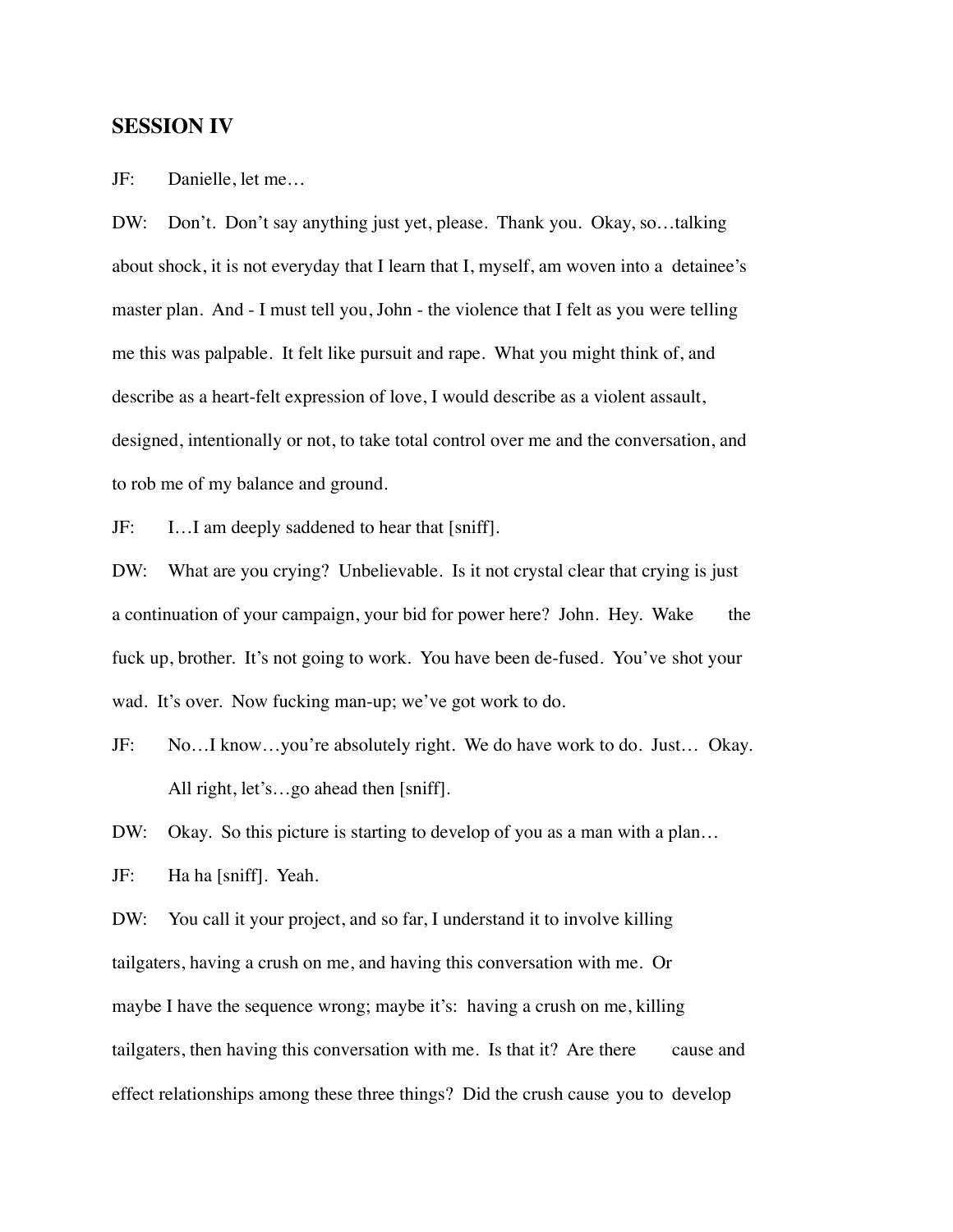this plan to kill tailgaters in order that...or just so that one day you might have this conversation with me?

JF: No. I mean…that's close, but it's not quite that simple; it was, again, more organic. The idea to kill tailgaters came first…well not first-first because suicide… the idea of suicide came first-first. Suicide is the first idea, the last act, and the major plot of all of this, of all of the activities, events, and sub- plots of this story. Suicide is the project here, my project. But the idea to kill tailgaters did come before you and the desire for this conversation. Tailgating has always really irked me; I have been stewing over it for a long time, since I could drive, really…even before… because anything or anyone following too closely behind me, even just walking, has always really irked me, so much so that I developed a motto for myself: "Get off of me" or "Just Get off of Me." That was my motto. It still is. I know it's similar to "Don't Tread on Me," but I didn't derive it from "Don't Tread on Me" - at least not consciously. I thought about having a t-shirt made for me with it on the back, so anyone behind me could read it. I also had the idea of making a bumper sticker that says "Tailgaters Make Better Butt-Sniffers" or "Tailgaters Make Better Ass-Lickers," so that whenever a tailgater tailgated me, he could read a little something about himself and maybe back off…maybe save his stupid fucking life... but I just never got around to doing it, to having them produced. I could've made some money off of those…maybe. Anyway, tailgating is epidemic in Mill Valley. There are just so many motherfucking BMW-driving investment bankers and so many stupid-ass fucking forty-five year old sideways-trucker-hatwearing Justin Bieber-ass techie-hipster cocksuckers running around tailgating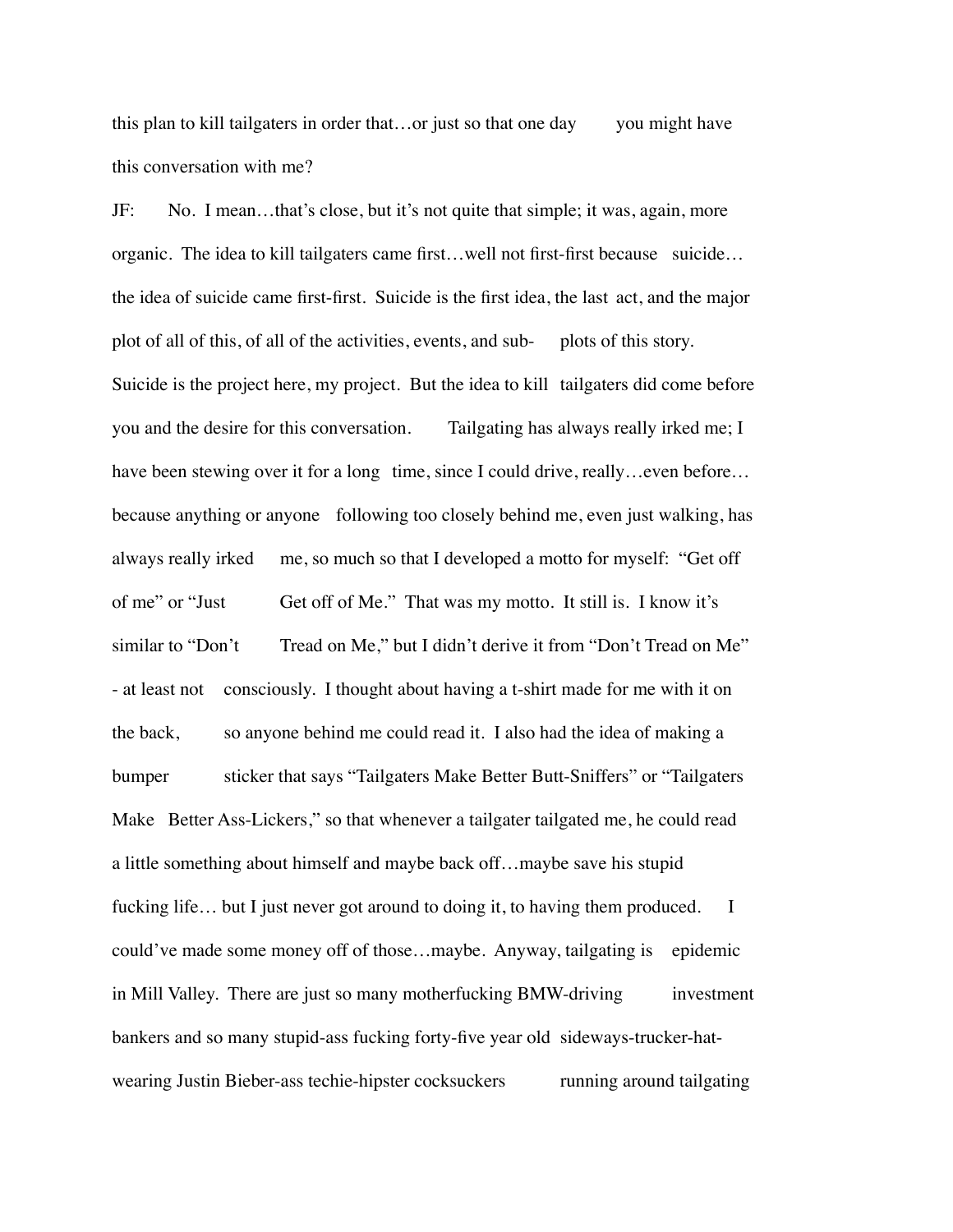in that town. It took a real Herculean effort on my part just to get from one end of town to the other without killing someone. I became so infuriated, I started to imagine scenarios in which I did something about it, which is, I guess, tantamount to developing a plan...or starting to. But it's true, when I saw you, and  $-I'm$  sorry – fell in love with you, I experienced a sea change; you...my awareness of you, my feelings for you, my visualizations of you, my love for you caused me, motivated me…it activated and compelled me to do something, to realize all that potential energy that was turning circles in my head, to let it out, outside, to put it into practice, to express it in the world. You were the catalyst, Danielle, the key that unlocked Pandora's Box. When I look back now, I can see I was trying to impress you. However puerile and pathetic and perverted it sounds, I do recall imagining that you might think my killing tailgaters was brave and and just, that I would get caught, that we would have this conversation, and that during it, you would become so...even further impressed with me and enamored of me that you would fall in love with me too, and that we'd get married despite my life sentence. Ha ha. Ha ha ha. Deep down though, of course, I knew that this was all bullshit, that I would sicken you, that, at best, you would feel sorry for me. Still, that knowledge was not enough to stem the inexorable effusion of energy and meaning activated by my love for you…by my automatic love for you; I mean, I was and still am compelled by that love to come out and become who I am and express who I am, whatever form that expression might take. Danielle, I have experienced the most extraordinary liberation…emancipation…and catharsis of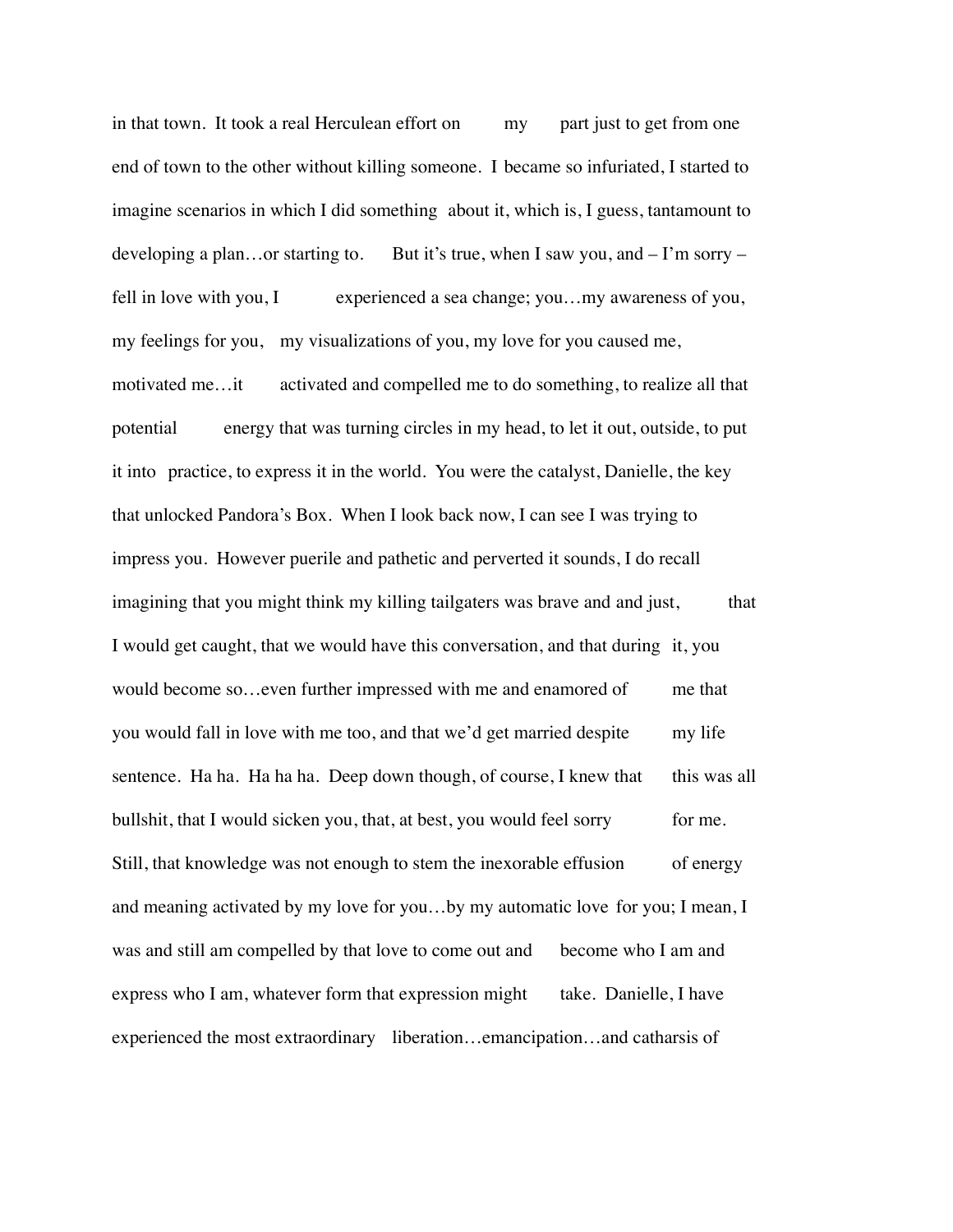meaning by virtue of being in love with you. Although I know it is just an illusion, I will never let it go.

DW: That's… That's… So just... What did you mean when you said that suicide is the project?

JF: The idea of my suicide has been around a long time, since I was a child, but it was my love for you that opened the door to the project of my suicide and its actualization. My love for you also gave me the strength to kill tailgaters, which functioned in my suicide project in a number of ways: it was a way to vent my very sudden and explosive anger; it was a way to right what I perceived to be un-redressed wrongs; it was a way to kill assholes; it was a way to control death; it was a way to be powerful; it was a way to project onto others what I wanted to do to myself; it was a diversion, something to do every day, a job; it was an artful expression of my innermost psycho- emotions; it was a way to get attention; it was a way to get your attention; it was a way to get caught, and it was a way to have this conversation with you. But, since I know that you will not love me back, I shall have to be satisfied with what I've got...and I am...because, for me, this is really and truly a lot.

DW: Do you plan to try to commit suicide, John? And I don't mean in the philosophical sense; I mean in the permanently dead physical sense.

JF: Yes. Yes, I do.

DW: And do you know when and how you think you'll try to commit suicide?